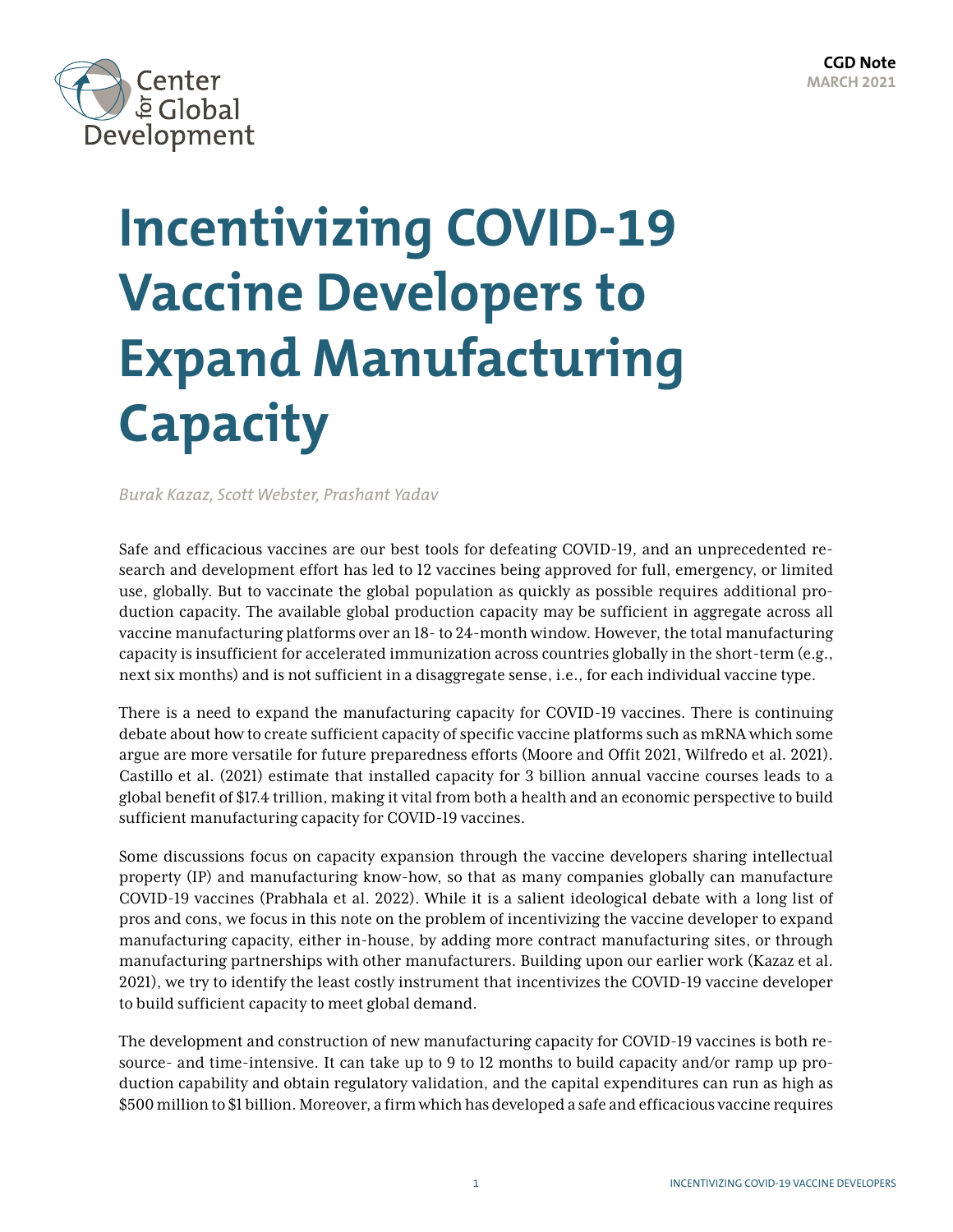sufficient confidence in long-term demand in order to increase its production capacity. In the past, vaccines for SARS and H1N1 (IOM 2010), and antiviral agents such as Tamiflu, have seen significant fluctuations in demand during and after a pandemic (Kopczak et al. 2010); and demand for specific COVID-19 vaccines is highly uncertain. There are additional sources of uncertainty that hinder a vaccine developer's confidence in making additional investment to increase capacity: emergence of new variants, duration of protective immunity (Murray and Piot 2021), results of studies in pediatric and other patient groups which could lead to indication expansions, potential success of competing vaccines, and future investments by country government to purchase significant quantities of COVID-19 vaccines.

While the need for a rapid and significant expansion of COVID-19 vaccine manufacturing capacity is clear (Wouters et al. 2021), the incentives for a vaccine developer to invest in sufficient capacity to serve the overall global needs are weak. Vaccine developers invest in capacity to achieve a level of profit that is commensurate with the level of risk. In this case, the risk largely stems from highly uncertain medium-term demand. In other products with high demand-side risks and significant capital cost for production capacity, manufacturers charge higher prices to compensate for such risks. However, COVID-19 vaccines are under intense public scrutiny. Pricing to recoup within a short time frame may create reputational risks for manufacturers. Furthermore, the full value to society from the availability of an effective therapeutic is unlikely to be captured in the manufacturer's profit calculus. In particular, there are large benefit externalities (beyond the benefit to the individual) from increases in vaccine manufacturing capacity stemming from reduced transmission of the disease and mitigation of negative effects on the economy (Castillo et al. 2021). In light of these factors, the manufacturing capacity investments by COVID-19 vaccine developers are likely to be significantly smaller as compared to the interests of society as a whole.

Figure 1 illustrates the differences in the level of capacity that maximizes social welfare and the capacity that a vaccine developer may choose based on its own risk return calculus. We use the triangular distribution to capture the uncertainty in demand. The difference in preferred capacity by the vaccine developer and the social investor, stated in terms of the percent fractile of a demand forecast in Figure 1, is largely due to the high social value of the vaccine compared to the vaccine developer's per unit gross margin. The difference is further exacerbated by the fact that the vaccine developer's demand forecast may be more conservative relative to the needs of the population.

**Figure 1. The social investor's (green) and the vaccine developer's (blue) view of uncertain demand (triangular distributions) with preferred capacity indicated by vertical lines (green for social investor and blue for vaccine developer). The vaccine developer's forecast is 10 percent below the social investor's forecast in the figure.**

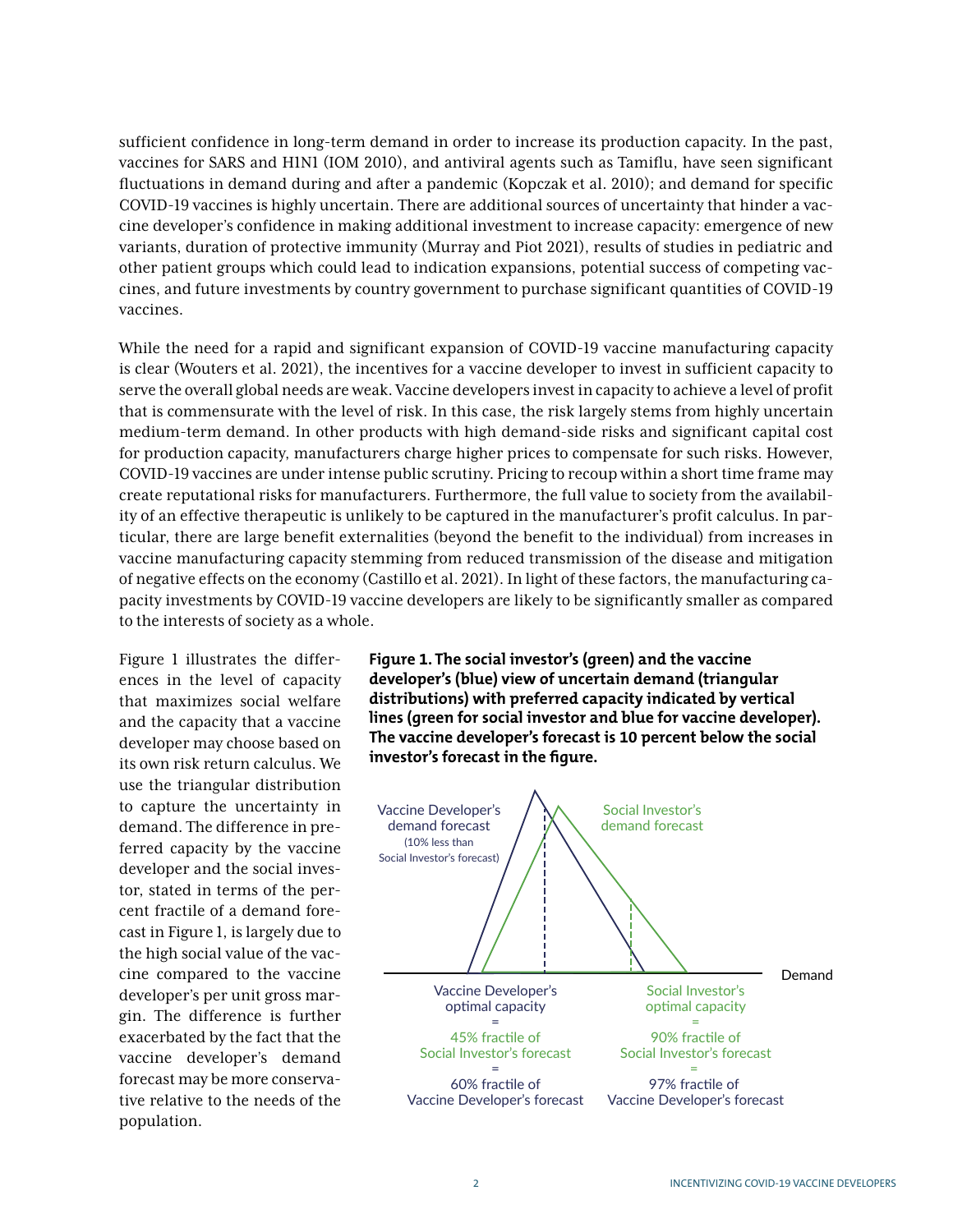## INCENTIVE MECHANISMS

A *social investor*—such as a country government, a supranational entity, a development finance institution, or a private philanthropy—can use a range of financial instruments to encourage greater investment in manufacturing capacity. We outline four such instruments below:

- 1. *Production subsidy.* Production-linked tax credits or direct grants under which a firm that manufactures a COVID-19 vaccine gets a tax credit or payment for each unit of output.
- 2. *Capacity subsidy.* Grants to the manufacturer in an amount that is proportional to capacity. This differs from the preceding instrument because production output may be less than capacity.
- 3. *Concessional loan.* Low-interest loan for a portion or all of the capital investment.
- 4. *Volume guarantee.* The social investor guarantees a certain volume of the vaccine will be purchased over a set period of time (e.g., acts as a buyer of last resort). If market demand turns out to be lower than the guaranteed volume, then the social investor purchases the difference from the manufacturer.

Each of these instruments can incentivize a vaccine developer to increase manufacturing capacity, but each intervention results in a different expected cost to the social investor.

## **METHODS**

Using mRNA vaccines as an example, we assess the costs of these financial instruments using a mathematical modeling and optimization framework. We replicate our analysis under various scenarios involving demand for mRNA vaccines, price, cost of capacity, and value to the society. These replications provide robust insights into the policy recommendations.

## DATA AND SOURCES

We apply our framework to compare the costs of different incentive instruments. We use data from publicly available documents (e.g., Moderna SEC 10-K statements for 2020), and earlier reports (Snyder et al. 2020) to create reasonable estimates of costs and demand. We assume a three-year planning horizon for the capacity decision.

### **Demand**

The demand (for mRNA vaccines) is assumed to follow a triangular distribution with the mode at 3.06 billion courses, the minimum is 20% less than the mode (2.45 billion courses) and the maximum is 50% greater than the mode (4.6 billion courses). The mRNA vaccine developer is more conservative in its forecast given uncertainties in future demand as described earlier. It forecasts that realized demand for its product over the next 12–24-month period will be the confirmed purchased orders it has already received and assumes the same rate of demand for the remaining 12 months in the three-year planning horizon. We consider three cases in our calculations. In the first case, forecasts for the vaccine developer and the social investor are aligned. In the next two cases, the social investor's forecast is 25% and 50% higher than the vaccine developer's forecast, respectively.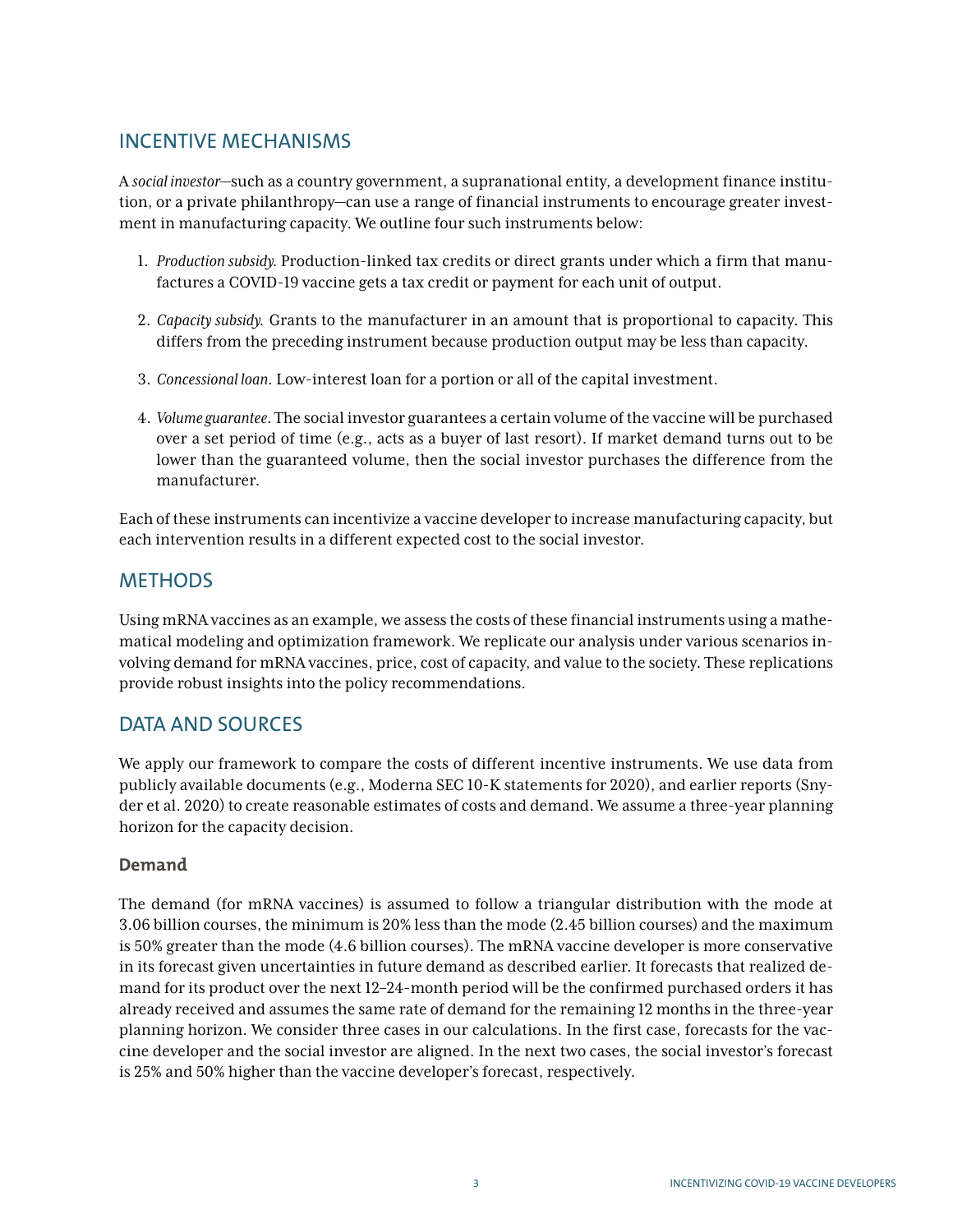#### **Costs**

We rely on a combination of public financial documents, earlier process cost modeling studies, and news reports to estimate the fixed costs of installing capacity and variable costs of manufacturing. We use the average interest rate (6.7%) for Moderna's debt obligation as a proxy for the vaccine developer's cost of capital. We assume that the loan interest rate for the concessional loan is 1.25% per year. The cost of building capacity has two components: fixed and variable costs. We use \$1 billion as our base case estimate for the total cost to build mRNA vaccine manufacturing capacity of 1 billion doses per year. We use an industry benchmark of \$250 million in fixed facility, building, and auxiliary equipment costs, which are not dependent on the volume of production (Blanchard 2000). Our estimates of the cost of manufacturing capacity are based on a new production site based in a high income country and include the cost of drug substance and drug product manufacturing, finishing, and packaging. mRNA vaccine manufacturing requires more complex manufacturing steps and other COVID-19 vaccines may or may not require some production steps resulting in lower fixed costs. The cost of capacity may be lower if manufacturing sites are located in lower cost production regions. We carry out sensitivity analysis on these costs with significantly lower fixed costs and also model a scenario with much higher fixed costs.

We use \$4.68/dose as our base case estimate of the unit variable cost of production based on the percentage of COGS (cost of goods sold) from Moderna's 2020 financial statement (including the cost of previous inventory). We consider a lower variable cost of \$2.02 from a modelling study (Kis et al. 2021). We also include an additional scenario with a higher variable manufacturing cost of \$5.85/dose.

#### **Prices**

We consider three different prices for mRNA vaccines in our calculations. From the publicly available prices in different countries, we choose \$19.50 as the base case price, \$37 as the high price, and \$7 as the low price. Purchase prices reported for Moderna's COVID-19 vaccine are \$15 for the United States, \$18 for the European Union, and \$32 for low-volume deals. For Pfizer/BioNTech, reported data shows \$7 for the African Union, \$14.70 for the EU, and \$19.50 for the US (UNICEF COVID-19 Vaccine Dashboard). The prices used in our analysis are consistent with the currently observed market prices for the two authorized mRNA vaccines.

We use three different values of the societal value of a COVID-19 vaccine. We use \$989 per course as our base case estimate, \$576 per course as the lower estimate, and \$5,800 as the higher estimate for societal benefits from COVID-19 vaccines (Source: Castillo et al. 2021).

## DISCUSSION AND CONCLUSIONS

COVID-19 vaccine developers may underinvest in building vaccine manufacturing facilities due to the significant investments required and uncertainty in future demand. Such underinvestment in manufacturing capacity would slow down the pace of vaccination and create significant health and economic losses.

We examine three types of instruments that can be used by national governments, development finance institutions, and supranational agencies to incentivize manufacturing capacity expansion: capacity subsidy, concessional loan and volume guarantee. Our findings suggest that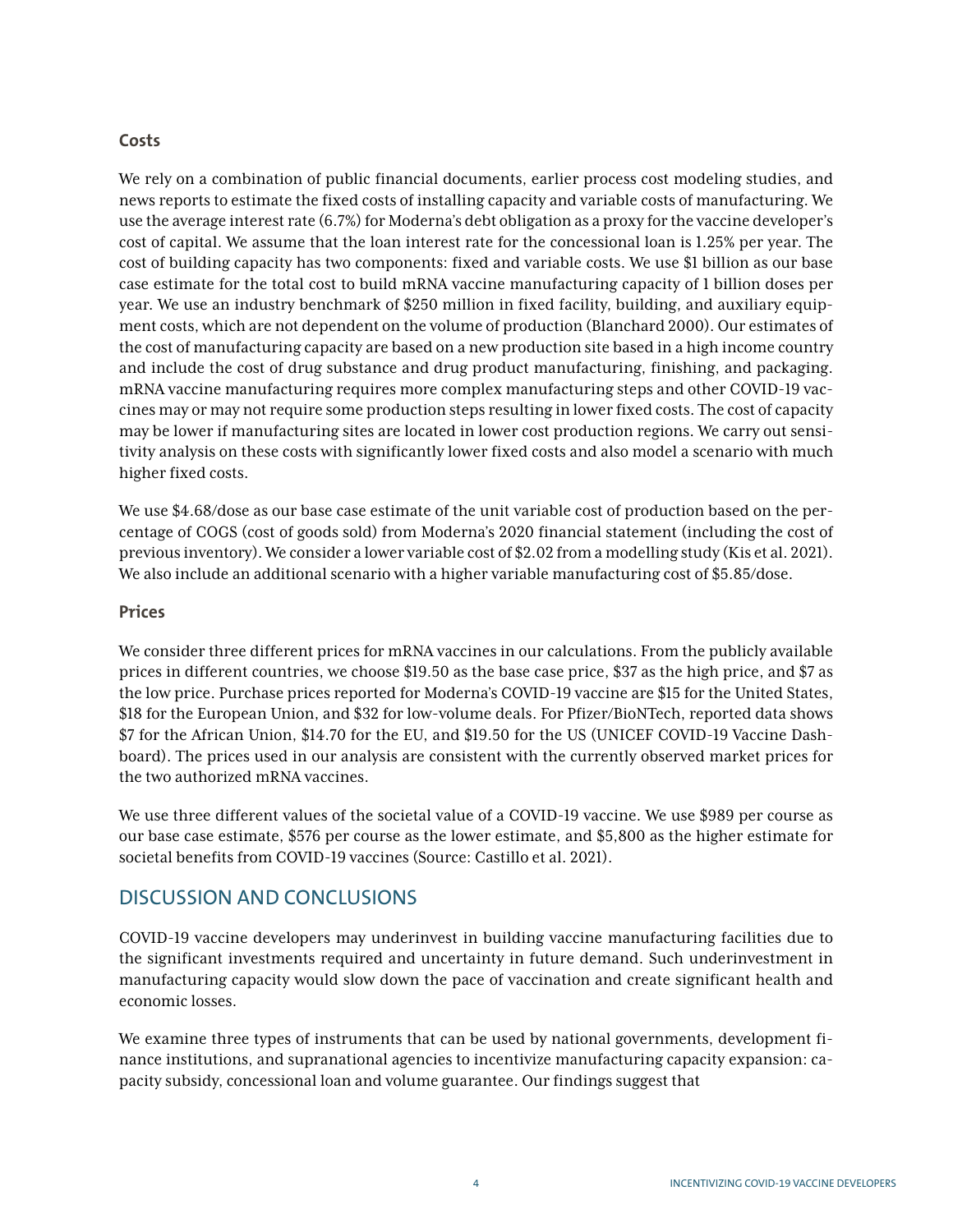- 1. A full loan for the capital expenditure is never sufficient to increase the vaccine developer's capacity to the social investor's preferred level.
- 2. When the forecasts of the vaccine developer and the social investor are aligned, the least costly instrument in each of the scenarios analyzed is the combination of a *concessional loan* with additional *capacity subsidy*.
- 3. When the medium-term demand forecast of the social investor is higher than the vaccine developer (in both scenarios of 25% and 50% greater demand), *volume guarantee* is the only viable instrument to incentivize socially optimal manufacturing capacity.

These findings are robust as to hold under various scenarios of demand, price, capacity costs, and social values. One important assumption we make in this analysis is that there is a single government or development finance institution that is providing such instruments, or when there are multiple, there is policy cooperation across them. If there are more than one and each one implements different instruments, it can lead to gaming behavior which can make these instruments infeasible or ineffective in some cases. We do not capture such multi-actor dynamics in our analysis.

Depending on the differences in the social investor's and the vaccine developer's forecast of future vaccine demand, either a concessional loan combined with capacity subsidy or a demand/volume guarantee are the best ways to incentivize vaccine developers to expand production capacity. Such instruments should be evaluated not only for final steps of vaccine manufacturing capacity, but for all critical inputs, such as glass vials, lipids, and single-use bioreactors. The framework developed can be easily extended to evaluate the least expensive instruments for expanding capacity of key input materials.

The success and applicability of specific instruments depends on policy cooperation across country governments, global agencies, private philanthropies, and development finance institutions who are all working to figure out ways expand vaccine production. But if we can achieve policy cooperation and select the right instruments as described in this note, we can expand production capacity to serve global needs. Expanding production will speed up the pace of vaccination across countries and will reduce the ongoing conflicts over access to scarce vaccine doses.

## **REFERENCES**

Blanchard J. Pharmaceutical facility costs: Variances, categories and causes. Pharmaceutical Engineering, May/Jun 2000 20(3), 1–4.

Castillo Juan Camilo, Amrita Ahuja, Susan Athey, Arthur Baker, Eric Budish, Tasneem Chipty, Rachel Glennerster, Scott Duke Kominers, Michael Kremer, Greg Larson, Jean Lee, Canice Prendergast, Christopher M. Snyder, Alex Tabarrok, Brandon Joel Tan, Witold Wiecek. Market design to accelerate COVID-19 vaccine supply, Science. 25 FEB 2021.

Institute of Medicine (US) Forum on Medical and Public Health Preparedness for Catastrophic Events. The 2009 H1N1 Influenza Vaccination Campaign: Summary of a Workshop Series. Washington (DC): National Academies Press (US); 2010. 2, Vaccine Supply. Available from: [https://www.ncbi.nlm.nih.](https://www.ncbi.nlm.nih.gov/books/NBK54181/) [gov/books/NBK54181/.](https://www.ncbi.nlm.nih.gov/books/NBK54181/)